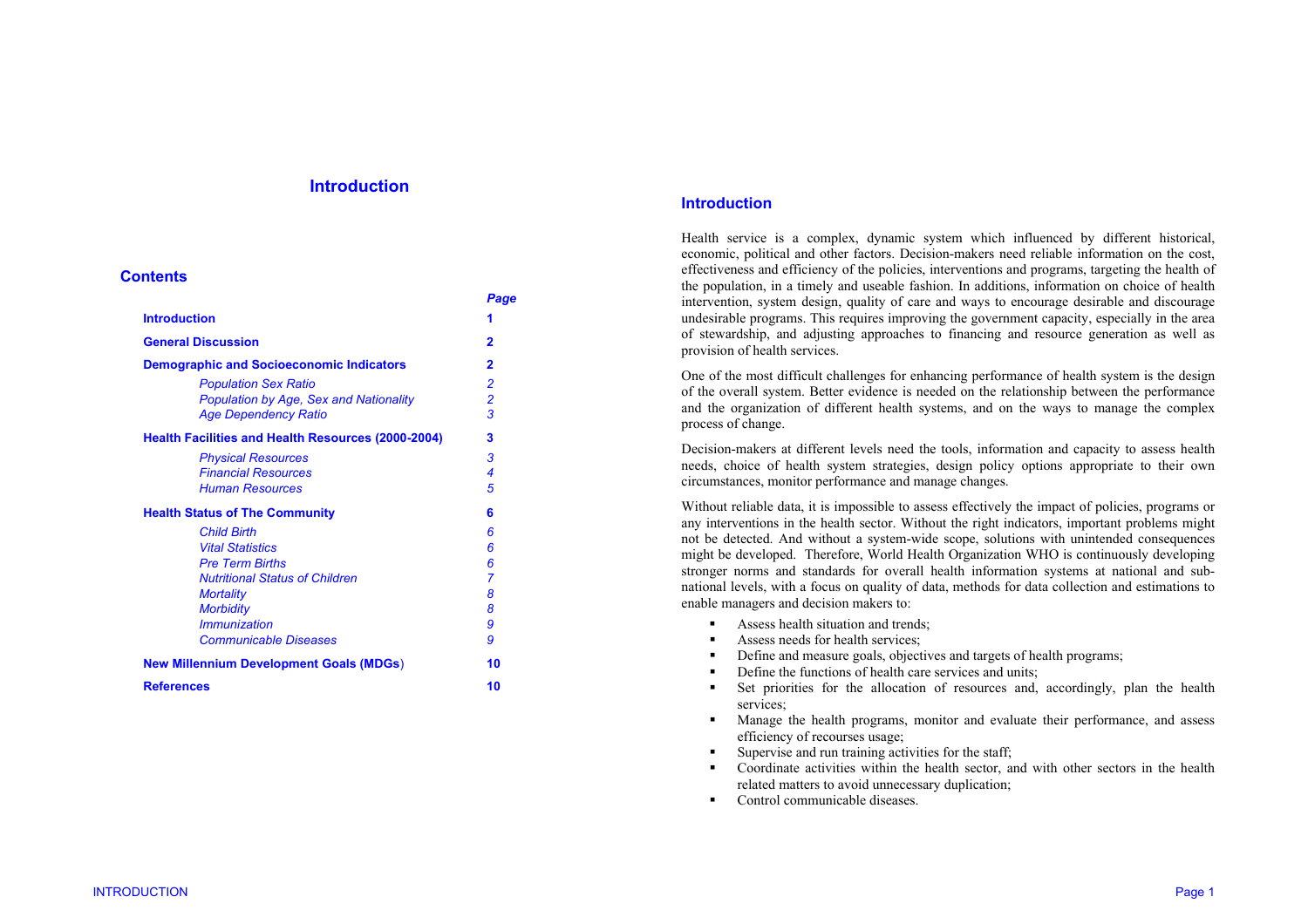## **General Discussion**

This section will tackle a brief discussion on health status and health services in 2004. It is intended to be meaningful to educate members of general public as well as to health care professionals. The body of this report is structured as follows:

- Summary statistics of the population of the Kingdom (customers of the health system)
- •Health resources (physical, financial, and human resources)
- •Health services and activities
- •Health status

The report consists of seventeen chapters. Chapter one shows a summary statistics of all Health indicators for the Kingdom. The chapter covers all the above items such as the socioeconomic & demographic characteristics, health resources, utilization of Health Institutions, and health status. Chapter two presents selected tables that show basic results out of the 2001 census. Chapter 3-9 focus on resources, facilities services, vital, morbidity and mortality statistics of Ministry of Health. Chapter ten present some of the activities in Military Hospital and chapters 11-17 cover the services at Private Hospitals.

The report was compiled by the Health Information Directorate and is based on the statistics collected from most of MOH health care business areas; Patient Management Information automated system, Central Informatics Organization (CIO), Ministry of Finance and National Economy (MoFNE), and Private hospitals and clinics.

## **Demographic and Socioeconomic Indicators**

The estimated 2004 population was 707,160 and 561,872 in 1994. The proportions of the Bahraini Nationals to Non-Bahrainis were relatively equals over the last 10 years. In the year 2004, 62% of the population was Bahraini and 38% were Non-Bahraini, compared to 62.4% Bahraini and 37.6% Non-Bahraini in 1994.

| <b>Population by Census 2004 &amp; 1994</b> | <b>Table 1</b> |         |                  |
|---------------------------------------------|----------------|---------|------------------|
| <b>Estimated Population</b>                 | 2004           | 1994    | Annual % Change* |
| Bahraini                                    | 438.209        | 350,806 | 2.2              |
| Non-Bahraini                                | 268.951        | 211.066 | 2.5              |
| Total                                       | 707,160        | 561,872 | 2.3              |

*Ref: Central Informatics Organization, estimates based on 2001 & 1991 census \* Annual % Change= [(Pop.2004/Pop.1994)1/t -1]\*100* 



#### *Population Sex Ratio*

The sex ratios for the entire population were nearly stable in both years irrespective to the nationality (135 in 2004 and 137 in 1994). The sex ratio (male per 100 female) among Bahraini was constant in both years 102. In contrast to the Non-Bahraini population, this was relatively high in both years (233 in 1994 and 223 in 2004). This was due to the maledominant immigration, especially the middle age group (i.e. the working age group). (see table2)

| <b>Population Sex Ratio</b> |      | <b>Table 2</b> |
|-----------------------------|------|----------------|
| <b>Nationality</b>          | 2004 | 1994           |
| Bah                         | 102  | 102            |
| Non-Bah                     | 223  | 233            |
| Total                       | 135  | 137            |

 *Population Sex Ratio (male per 100 female) = (No. Male/No. Female)\*100* 

#### *Population by Age, Sex and Nationality*

As mentioned previously, although there has been an increase in the estimated population in 2004 from 1994 (as illustrated in table3), but the percentage of people under 15 years of age has decreased since 1994 from 30.1% to 27.6. In fact, this decrease was also true for both nationalities. Nevertheless, the Bahraini population of this age group took the bulk of these percentages which was 40.5% in 1994 and 36.2% in 2004, comparing to 15.4 in 1994 and 13.5 in 2004 for Non- Bahraini.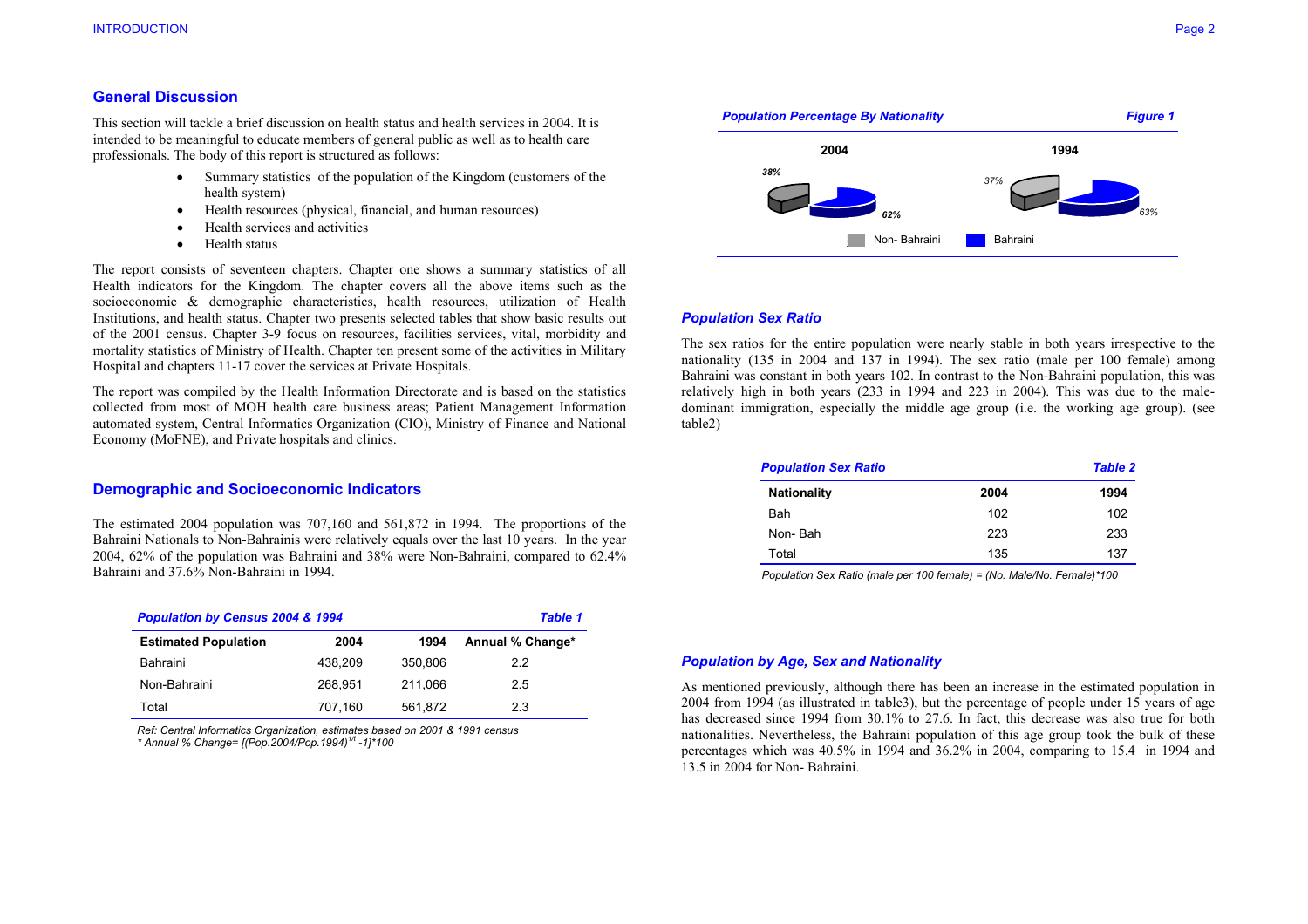| <b>Population Distribution by Age Group &amp; Nationality</b> |      |        |              |      |        | <b>Table 3</b> |  |
|---------------------------------------------------------------|------|--------|--------------|------|--------|----------------|--|
| Population (%)                                                |      | 2004   |              | 1994 |        |                |  |
|                                                               | Male | Female | <b>Total</b> | Male | Female | Total          |  |
| <b>Bahraini</b>                                               |      |        |              |      |        |                |  |
| Pop <sub>15</sub>                                             | 36.6 | 35.7   | 36.2         | 41.2 | 39.8   | 40.5           |  |
| $15 - 64$                                                     | 59.8 | 60.5   | 60.1         | 55.3 | 57.0   | 56.2           |  |
| $65+$                                                         | 3.6  | 3.8    | 3.7          | 3.5  | 3.2    | 3.3            |  |
| Non-Bahraini                                                  |      |        |              |      |        |                |  |
| Pop<15                                                        | 10.1 | 21.2   | 13.5         | 11.4 | 25.8   | 15.4           |  |
| $15 - 64$                                                     | 89.4 | 78.2   | 85.9         | 88.2 | 73.6   | 84.2           |  |
| $65+$                                                         | 0.5  | 0.6    | 0.6          | 0.4  | 0.6    | 0.4            |  |
| Total (both Nat.)                                             |      |        |              |      |        |                |  |
| Pop <sub>15</sub>                                             | 24.5 | 31.7   | 27.6         | 27.8 | 36.5   | 31.1           |  |
| $15 - 64$                                                     | 73.3 | 65.4   | 69.9         | 70.1 | 61.0   | 66.7           |  |
| $65+$                                                         | 2.2  | 2.9    | 2.5          | 2.1  | 2.5    | 2.2            |  |

The proportion of middle age group or working group aged (15-64) years out of the overall population was two third of the total population 69.9% in 2004 and 66.7% in 1994. The population proportion by Nationality was 60.1% for Bahrainis and 85.9% were non-Bahraini in 2004. However, in 1994 it was 56.2% were Bahrainis and 84.2% were non-Bahrainis. There was a noticeable increase in the percentage among Non-Bahraini than Bahraini population of the age group 15-64 years in both estimates.

However, the percentage of persons aged 65 years and over has been maintained at a low proportion 2.5% during 2004 and 2.2% in 1994. While the distribution of that age group by nationality showed that, 3.7% among Bahrainis and 0.6% for non-Bahraini in 2004, and 3.3% for Bahrainis and 0.4% for non-Bahraini population in 1994.

As shown in the table above that sex differential is in favour of female in the youngest (age < 15 years) and oldest 65+, but not in the middle age especially among Non-Bahraini.

## *Age Dependency Ratio*

The total dependency ratio in Bahrain (defined as the number of persons in a population who are not economically active for every 100 economically active persons in that population). It is usual to use as a rough guide the Childhood dependency ratio (age groups  $0-14$ ) and aging dependency ratio (aged  $65+$ ), to the population in the age group  $15-64$  years, since the retirement age in Bahrain is 65 years.

| <b>Dependency Ratios</b>          | <b>Table 4</b> |      |  |  |
|-----------------------------------|----------------|------|--|--|
| <b>Population</b>                 | 2004           | 1994 |  |  |
| Childhood dependency ratio (0-14) | 394            | 46.6 |  |  |
| Aging dependency (aged 65+)       | 36             | 3.4  |  |  |
| Total                             | 43             | 50.0 |  |  |

There is a significant drop in the dependency ratio for the past ten years. In year 2004 the dependency ratio was 39.4%, 3.6% and 43% for the childhood, aged and the total dependency ratio populations respectively. Comparing to 1994, the dependency ratios were 46.6%, 3.4% and 50.0%.

However, the number of individuals receiving welfare payments from the kingdom has increased for the past five years as reported by Ministry of Labour. The value of the payment rose from 3.9 million in 2000 to 4.0 million in 2004. Out of this amount 42.5% goes for the elderly.

Overall, the rate of disability among Bahraini population represented only less than 1% of the total population as per 2001 census .

# **Health Facilities and Health Resources (2000-2004)**

#### *Physical Resources*

The Health system delivery is partnership between both government and private sectors. The Health facilities have improved rapidly during the past five years which illustrated in table 4. This can be witnessed clearly through the remarkable evolution in regard to the size and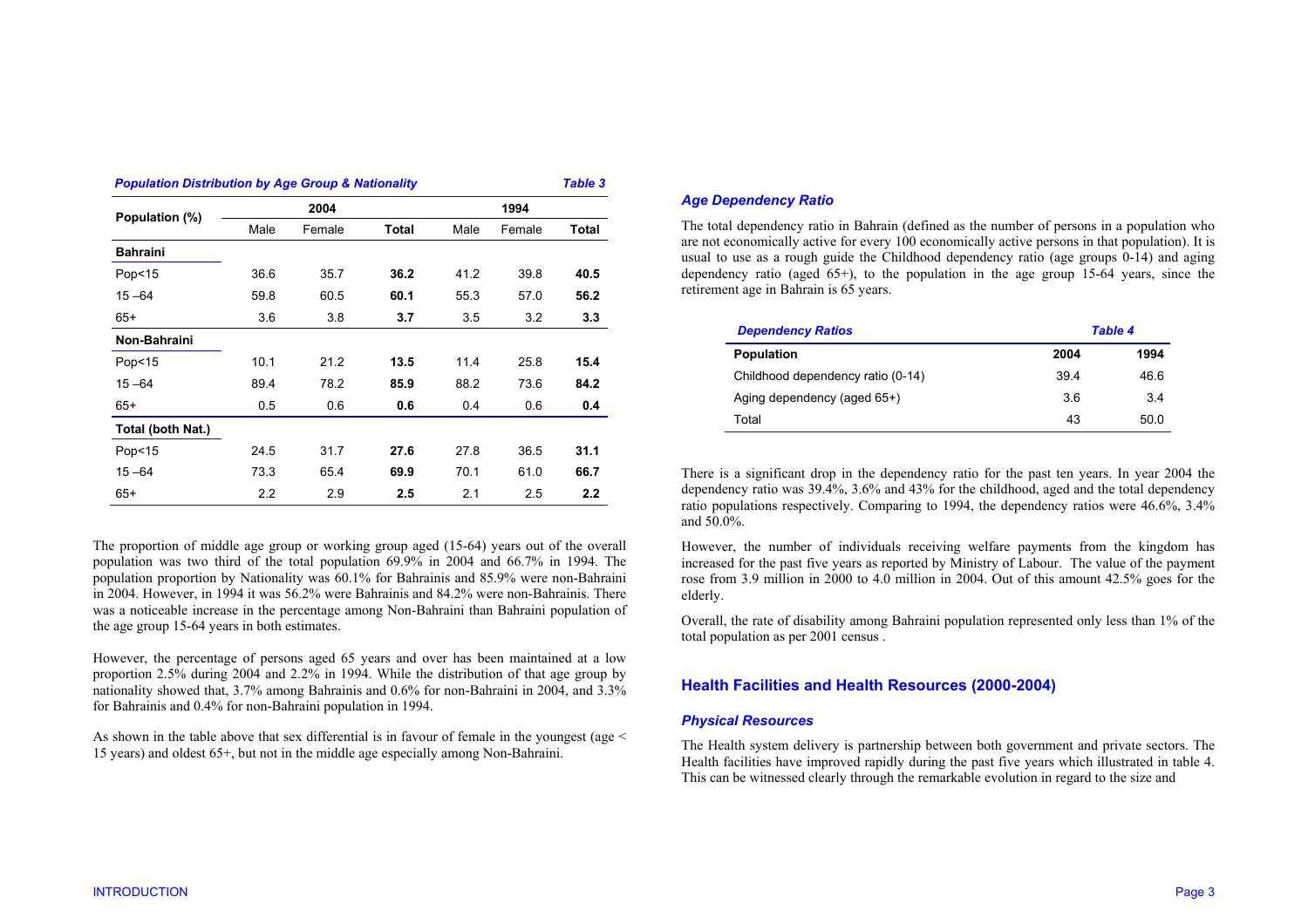quality of the services at Salmaniya Medical Complex (main hospital in Bahrain). The building has been expanded to enable the introduction of new services such as Oncology and Kidney Transplant. The installation of new sophisticated medical equipment contributed in the diagnosis, treatment and rehabilitation of the patients. In addition to that a great attention was given to improve the quality of the services provided at the Psychiatric Hospital, Geriatric and the five Maternity Hospitals.

The expansion of the services was not limited to the Secondary Health Care, but it included also the Primary Health Care. To maximize the capacities and accessibility to the services in Primary Health Care, many steps were taken during the past five years such as:

- Laid down the foundation stone of new Dair Health Center on March 2004
- Building Al Zallaq Health center on September 2004
- The expansion of services at Budaiya Health Center including adding X-Ray department, New Mother and Child Health Care, upgrading pharmacy, laboratory, nursing services and two new consultation room.
- The expansion and upgrading the physiotherapy services at Ibn Sinna Health center by providing hydrotherapy.
- Introducing Short Stay Services and upgrading the nursing services at Kuwait Health Center.
- Opening a physiotherapy department at Mohammed Jasim Kanoo Health Center to cater all Western Region and Hamad town citizens.
- Introducing eleven new medicines to all pharmacies at health centers same as in the secondary
- Formulation of the primary health care quality improvement committee to improve the overall performance at the health centers.
- Strengthening postnatal care services by adding three midwives to the nursing section at all health centers
- The implementation the premarital examination for both genders decree was the responsibility of primary health care aiming to control some of the hereditary diseases.
- Empowering the staff through decentralization the decision making,. The scheme was implemented at A'Ali and Bliad Al Kadeem Health Centers as pilot.
- Setting up standard procedures and policies for Health Centers.
- Plans for building three new health Centers were completed: Al Nakheel H.C. at Northern region, Ahmed Ali Kanoo H.C.and second Isa Town H.C. at Central Region.
- As part of Health Centers Automation project, six health centers were connected to MOH WAN network at Health Information Directorate, Mohammed Jassim Kanoo, East Riffa, Hamad Town, Budaiya, Kuwait Health Cnters. Currently, 19 Health Centers are fully automated.
- Set up plan to operate all health centers 4 hours evening session.

| <b>Health Facilities</b> |         |           |           |           |           | <b>Table 5</b> |
|--------------------------|---------|-----------|-----------|-----------|-----------|----------------|
| <b>Description</b>       |         | 2004      | 2003      | 2002      | 2001      | 2000           |
| Hospitals                | Govern* | 9         | 9         | 9         | 9         | 9              |
|                          | Private | 6         | 6         | 6         | 5         | 3              |
| <b>Beds</b>              | Govern  | 1,694     | 1,691     | 1,680     | 1,696     | 1,678          |
|                          | Private | 215       | 213       | 244       | 150       | 134            |
| Primary Health<br>Care   | Govern  | 23        | 23        | 23        | 23        | 22             |
| Inpatients               | Govern  | 78.356    | 77,710    | 76,624    | 71,756    | 72,478         |
|                          | Private | 10,863    | 8,387     | 6,838     | 4,435     | 4,616          |
| Outpatients              | Govern  | 3,953,299 | 3,862,871 | 3,768,188 | 3,619,036 | 3,594,914      |
|                          | Private | 483,786   | 420.463   | 341.478   | 309.003   | 294.332        |

 *\* Govern = Government- Including Directorate of Health & Social Welfare Previously Public Security Health Center Private Primary Health Care is provided through the private companies clinics.* 

From the above table it showed a remarkable increase in the health care facilities especially in private sectors, which nearly doubled from the past five years.

## *Financial Resources*

With growing population, health care budgets are coming under mounting strain as the country strives to maintain and improve its services. Financial allocation for medical care has been raised substantially in recent years. But still they are not sufficient for the demands placed upon them.

Nowadays, the major challenge that the Ministry faced is to maintain current health services and strive for health for all. With the continuous increase of public demand on the health care services that has direct impact on the increment on the Ministry's resources (see table 6), the Ministry requires to find alternative sources to bring additional financial resources in order to at least sustain the best quality of health services.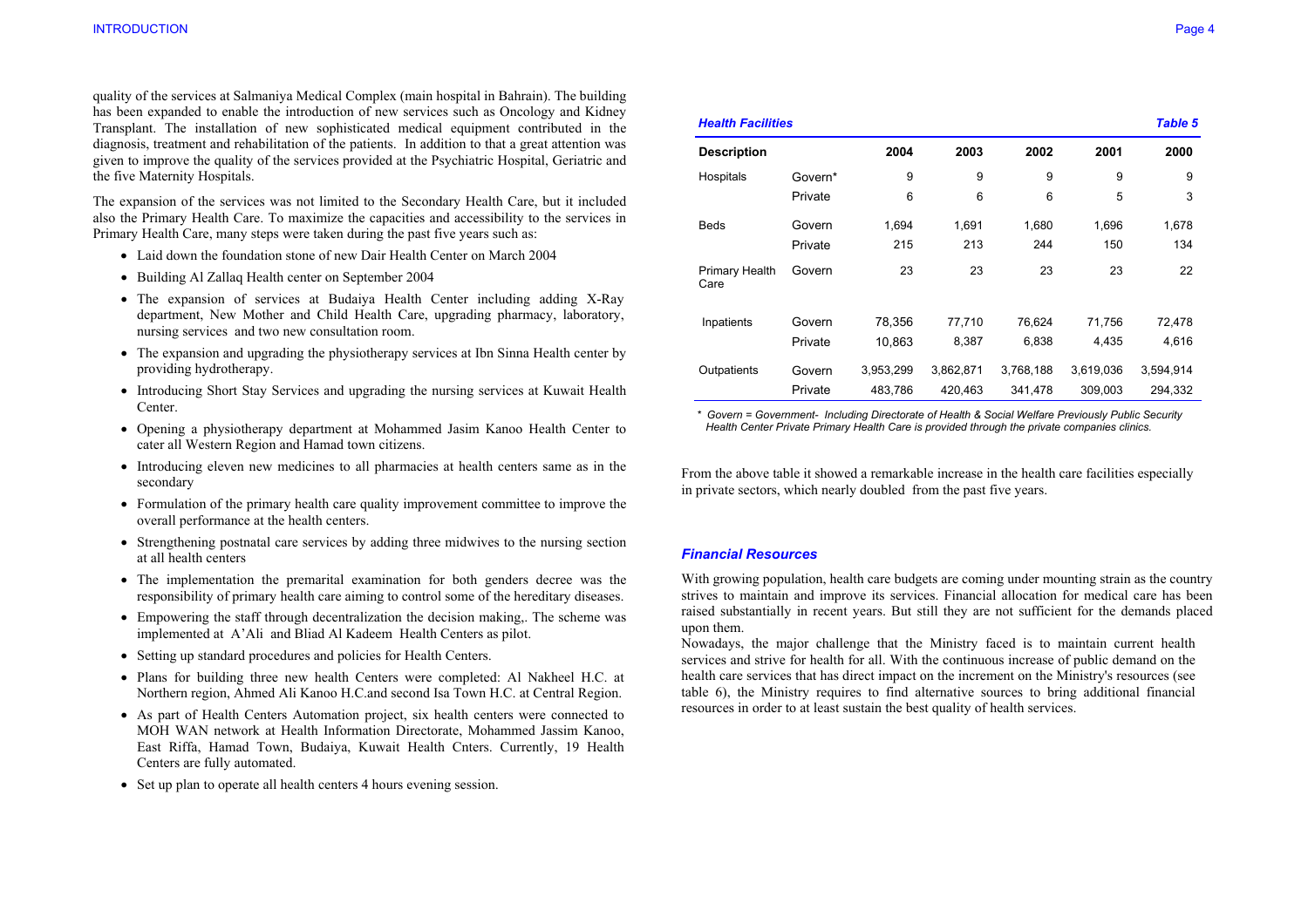| <b>Financial Resources</b>                                        |       |       |       |       | Table 6 |
|-------------------------------------------------------------------|-------|-------|-------|-------|---------|
| <b>Financial data</b>                                             | 2004  | 2003  | 2002  | 2001  | 2000    |
| % of allocated budget to MOH<br>from total Government expenditure | 7.4   | 7.5   | 7.1   | 7.8   | 7.8     |
| MoH Budget* (BD. in Million)                                      | 88.4  | 80.6  | 71.0  | 64.4  | 61.0    |
| MoH average recurrent health<br>expenditure/capita                | 120.9 | 113.8 | 103.1 | 96.6  | 85.8    |
| Cost per MOH Visits (BD.)                                         |       |       |       |       |         |
| Primary outpatients                                               | 37    | 34    | 3.0   | 29    | 2.6     |
| Secondary outpatients                                             | 32.2  | 30.7  | 27.8  | 26.6  | 27.3    |
| Secondary Inpatients (per day)                                    | 129.3 | 122.7 | 112.2 | 106.6 | 109.3   |
| Deliveries (maternity Hosp.)                                      | 347.5 | 315.5 | 278   | 287   | 267     |
| % MOH recurrent expenditure on:                                   |       |       |       |       |         |
| Primary & Preventive H.C.                                         | 22.5  | 22.7  | 22.2  | 21.9  | 21.0    |
| Secondary H.C.                                                    | 58.2  | 58.8  | 59.1  | 60.0  | 59.5    |
| <b>Total Other</b>                                                | 19.3  | 18.5  | 18.7  | 18.1  | 19.5    |

 *1US\$ = 0.377 BD* 

 *\* Source: Ministry of Finance & National Economy - MOH budget include projects received* 

The Ministry of Health took all the burden of providing free health care with a budget 88.4 million in 2004, approximately 7.4% of the total government expenditure. The Ministry's recurrent expenditure was BD. 85.5 million with an increment of 9% from 2003 budget, whereas in 1994 the Ministry's budget was BD. 55.9 million which represented 8.5% as percentage of the total government expenditure. The Ministry's recurrent expenditure was BD. 46.4 million with an increment of 5.8% from previous year.

The Ministry of Health average expenditure per capita has increased from BD. 83 (equivalent to U.S \$220 per person) in 1994 to BD. 120.9 (equivalent to U.S.\$ 320.7) in 2004. More than half of the Ministry budget was devoted to Secondary Health Care (58.2% in 2004 which is equivalent to 2000). However, only 22.5% of the Ministry's budget was devoted to Primary and Preventive Health Care in 2004 and 21 % in 2000.

The average cost per visits for primary Health care clinics was BD. 3.7 in 2004 relatively at the same range in 2000 (BD. 2.6). On the other hand, the cost of the services per person in the secondary health outpatient clinics has been increased since 2000 from BD. 27.3 to BD. 32.2 in 2004. Moreover, the cost of the inpatient per day has also increased from BD. 129.3 in 2000 to BD. 129.3 in 2004 (see table 5).

## *Human Resources*

Table 7 below shows the development of the medical resources over the past five years at the national level respectively. During the 1994, per 10,000 populations, there were 11.2 doctors, 1.2 dentists and 25.8 nurses, while they were 22.4, 3.7, and 49.5 respectively in 2004. The nurse-doctor ratio was 2.2 in 2004 and 2.3 in 1994.

| <b>Human Resources</b>                       |      |      |      |      |      | <b>Table 7</b> |  |
|----------------------------------------------|------|------|------|------|------|----------------|--|
| <b>Indicators</b><br>(per 10,000 Population) | 2004 | 2003 | 2002 | 2001 | 2000 | 1994           |  |
| <b>Doctors</b>                               | 22.4 | 18.5 | 18.4 | 16.9 | 15.3 | 11.2           |  |
| Dentists                                     | 3.7  | 2.7  | 2.4  | 2.2  | 2.0  | 1.2            |  |
| <b>Nurses</b>                                | 49.5 | 45.8 | 44.4 | 43.7 | 37.7 | 25.8           |  |
| Nurse per doctors                            | 2.2  | 2.4  | 2.4  | 2.6  | 2.5  | 2.3            |  |
| <b>Bed</b>                                   | 27.0 | 27.6 | 28.6 | 28.2 | 26.2 | 28.9           |  |

#### *Human Resources per 10,000 population Figure 2*

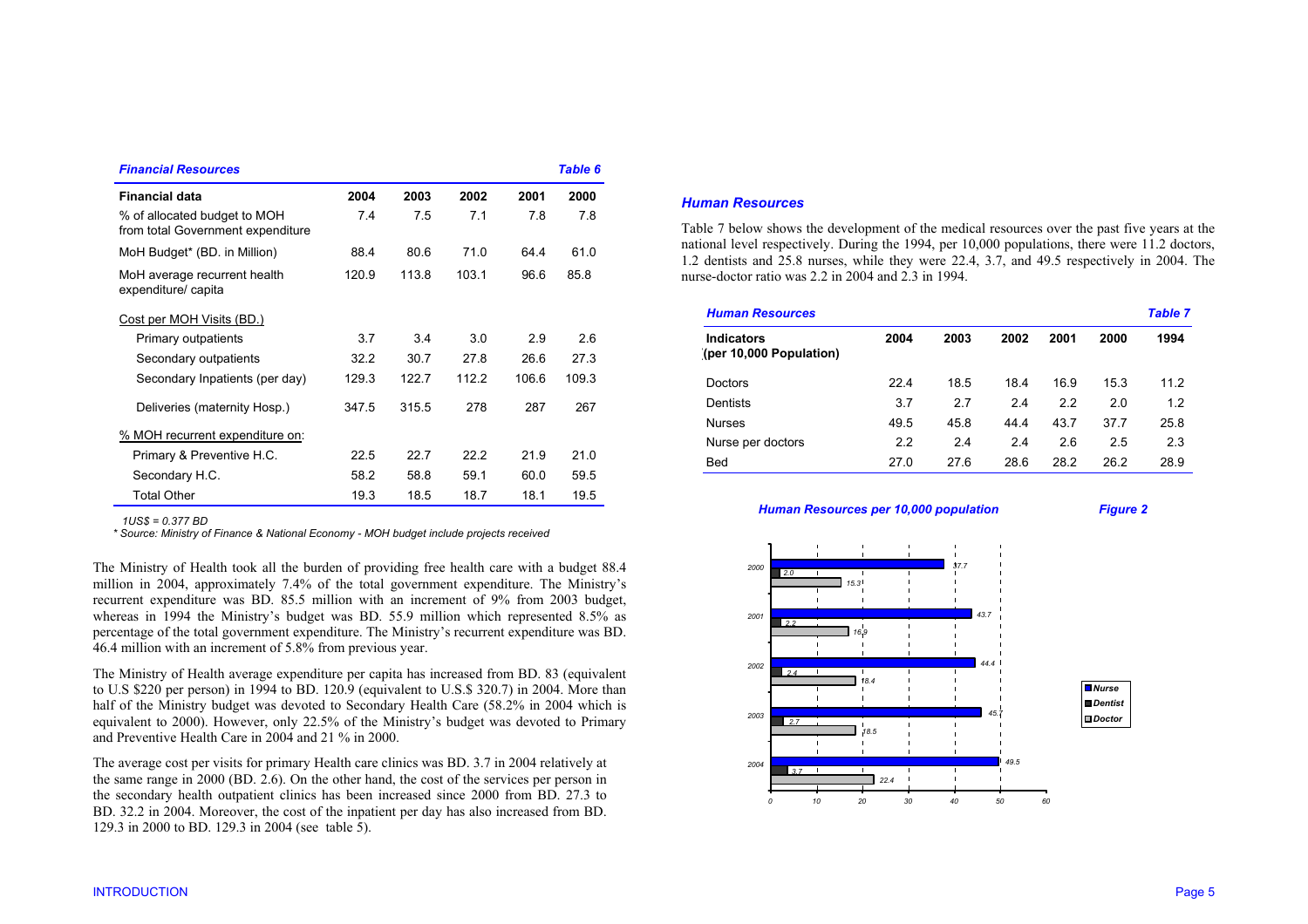## **Health Status of the Community**

The following are selected standard health indicators that reflect Bahrain's improving health status.

## *Child Birth*

Although the birth and fertility rates show a downward trend the volume of births has risen consistently due to the size of childbearing female population. Relevant socio-economic factors affecting childbirths include income, nutrition, and education. Literacy among woman is one of the highest in the Gulf region at 83% (census 2001). It is desirable to improve on woman education in order to improve family health and reduce the incidence of unnecessary premature births, still births and prenatal deaths.

The quality of antenatal care are improved via Mother and Child Health Care services at the Health centers, such as the introduction of ultrasound facilities at MCH units so that abnormalities can be identified earlier thus increasing the chances of survival.

The Ministry give Lots of attention on the quality of antenatal service provided at Mother and Child units at all the Health Centers. A great number of pregnancies have been subject to both primary and secondary care. 99.2% of births are attended by trained medical staff. There were an average of approximately 6 antenatal visits per live births in 2004

| <b>Births Statistics</b> |        |        |        |        | <b>Table 8</b> |
|--------------------------|--------|--------|--------|--------|----------------|
| <b>Health Indicators</b> | 2004   | 2003   | 2002   | 2001   | 2000           |
| Total births*            | 15.039 | 14.674 | 13.659 | 13.555 | 13.667         |
| Total live births        | 14.915 | 14.568 | 13.525 | 13.437 | 13,531         |
| Total deliveries**       | 14.786 | 14.463 | 13.488 | 13.403 | 13.513         |
| Abortion                 | 1.505  | 1.630  | 4.105  | 2.165  | 2.059          |

 *\* Reported cases excluding those born abroad and home deliveries.* 

 *\*\* A delivery may include one or more births* 

#### *Vital Statistics*

Table 9 below shows that most of the vital statistical indicators were relatively constant for the past five years. For example, crude birth rate per 1000 population was 21.1 since 2002 while in 2001 was 20.5 and 19.6 in 2000. Infant mortality rate per 1000 live births recorded a significant increase in 2004 which was 9.5 comparing to 8.6 in 2000; Ministry of health formed a committee to investigate the main reasons behind this increment and the results will be published separately in a supplementary report.

| Vital Statistics as reported by Public Health Directorate |       |       |      |      |      |  |
|-----------------------------------------------------------|-------|-------|------|------|------|--|
| <b>Health Indicators</b>                                  | 2004  | 2003  | 2002 | 2001 | 2000 |  |
| Crude birth/1000 population                               | 21.1  | 21.1  | 20.1 | 20.5 | 19.6 |  |
| Still birth rates/1000 births                             | 8.2   | 7.2   | 9.8  | 8.7  | 10.0 |  |
| Infant mortality rate/1000 live births                    | 9.5   | 7.3   | 7.0  | 8.7  | 8.6  |  |
| Maternal mortality rate/1000 live births                  | 0.20  | 0.21  | 0.22 | 0.22 | 0.15 |  |
| Under 5 yrs mortality/1000 live births                    | 11.2  | 9.5   | 8.5  | 12.1 | 11.4 |  |
| Premature birth rate/1000 live births                     | 108.4 | 111.5 | 86.1 | 82.6 | 81.4 |  |
| Under 5 yrs mortality/1000 child <5 yrs old               | 2.6   | 2.2   | 1.9  | 2.7  | 1.9  |  |
| Total Fertility Rate per woman<br>(Female 15-49)          | 2.6   | 2.6   | 2.6  | 2.6  | 2.6  |  |
| Crude death rate/1000 population                          | 3.1   | 3.1   | 3.0  | 3.0  | 3.0  |  |
| Life expectancy rate at birth both sex                    | 73.8  | 73.8  | 73.8 | 73.8 | 72.9 |  |

 *\* Excluding 27 deaths under 25 weeks of gestation who died shortly after birth* 

# **Pre Term Births**



There seems to have been a rise in the number of premature births (birth occurring earlier than 37 completed weeks of gestation). The trend of the premature birth is tending to go upward see figure 3 above. A team was formed in conjunction with the Pediatric department to study this issue thoroughly and submit a scientific justifications and a proposed solution. The real concern not only because of the implied increase in death and disability but also because of the enormous costs involved in care of premature infants.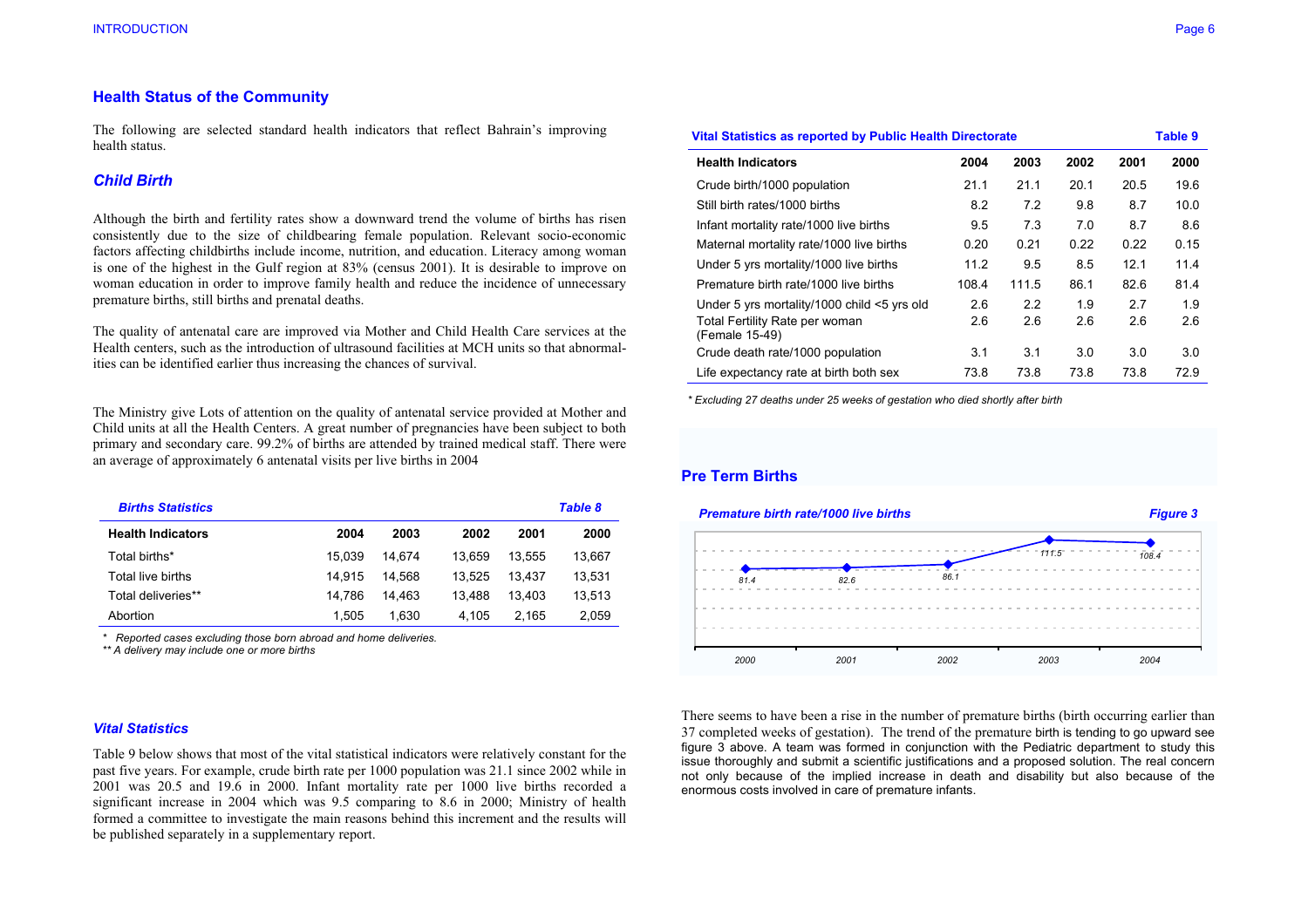"Infants born prematurely have an increased risk of death in the first year of life. More than half of the born before six months gestation die within weeks of births; prematurely account for nearly a quarter of all deaths in the first month of life. (By Warren King**,** *Seattle Times medical reporter*). They are also at a greater risk for developing serious health problems such as: cerebral palsy, mental retardation, chronic lung disease, blindness or deafness.

Although there are several known risk factors for prematurely (see below), nearly half of all premature births have no known cause. When conditions permit, doctors may attempt to stop premature labor, so that the pregnancy can have a chance to continue to full term, thereby increasing the baby's chances of health and survival. However, there is currently no reliable means to stop or prevent preterm labor in all cases. Listed below are some examples of known factors related to premature births:

- •A woman's previous history of preterm birth, or pregnancies that ended in miscarriage.
- • Multiple pregnancies (twins, triplets, etc.) are at a higher risk for premature birth. Uterine or cervical abnormalities.
- •Certain chronic disease such as high blood pressure, kidney disease and diabetes.
- •Infections of the cervix, uterus or urinary tract. Certain STDs, Beta Strep.
- •Substance abuse of tobacco, alcohol and other drugs.
- • Women who have tried to conceive for more than a year before getting pregnant are at a higher risk for premature birth. A recent study done by Dr. Olga Basso of the University of Aarhus in Denmark and Dr. Donna Baird of the U.S. National Institute of Environmental Health Sciences suggests that women who had difficulty conceiving were about 40 percent higher risk of preterm birth than those who had conceived easily.
- •Women under 18 or over 35 are at a higher risk for premature birth.

Total fertility rates (per woman of age 15-49) were consistent for the past five years at 2.6 in (3.4 for Bahrainis and 1.6 for Non Bahrainis).

Life expectancy rate at birth for both males and females was 73.8 years in 2004, 72.1 for male and 76.3 for female. Comparing to 2000, it was 72.9 for both sex, 70.4 for male and 75.3 for female respectively. This is a substantial achievement as the Global indicator No.10 stated that [the averaged life expectancy rate at birth should be 62 years].

Looking to figure 4, The Kingdom of Bahrain was the lowest among the GCC countries. In term of infant mortality rates in 2003.

#### *Infant Mortality Rate/1000 live Birth for year 2003 – GCC Countries Figure 4*



 *"Vital Health Indicators - 2003", Executive Office of the Health Ministers Council for GCC, 9th Edition.* 

#### *Nutritional Status of Children*

Birth weight is an indicator of the health and nutritional status of mothers, as well as a prediction of infant health and development. In Bahrain, the percentage of newborns weighing at least 2.5 kg. has remained relatively constant for the past five years at 91.8%, 90.0%, 90.4%, 90.3% and 90.1 for the years 2004, 2003, 2002, 2001, 2000 respectively. In addition to that, the percentage of children below five years with weight-for-age values corresponding to acceptable standard reference values has significantly increased since the early Nineties from 77% to remain relatively stable around  $(92+.5\%)$  for the past five years.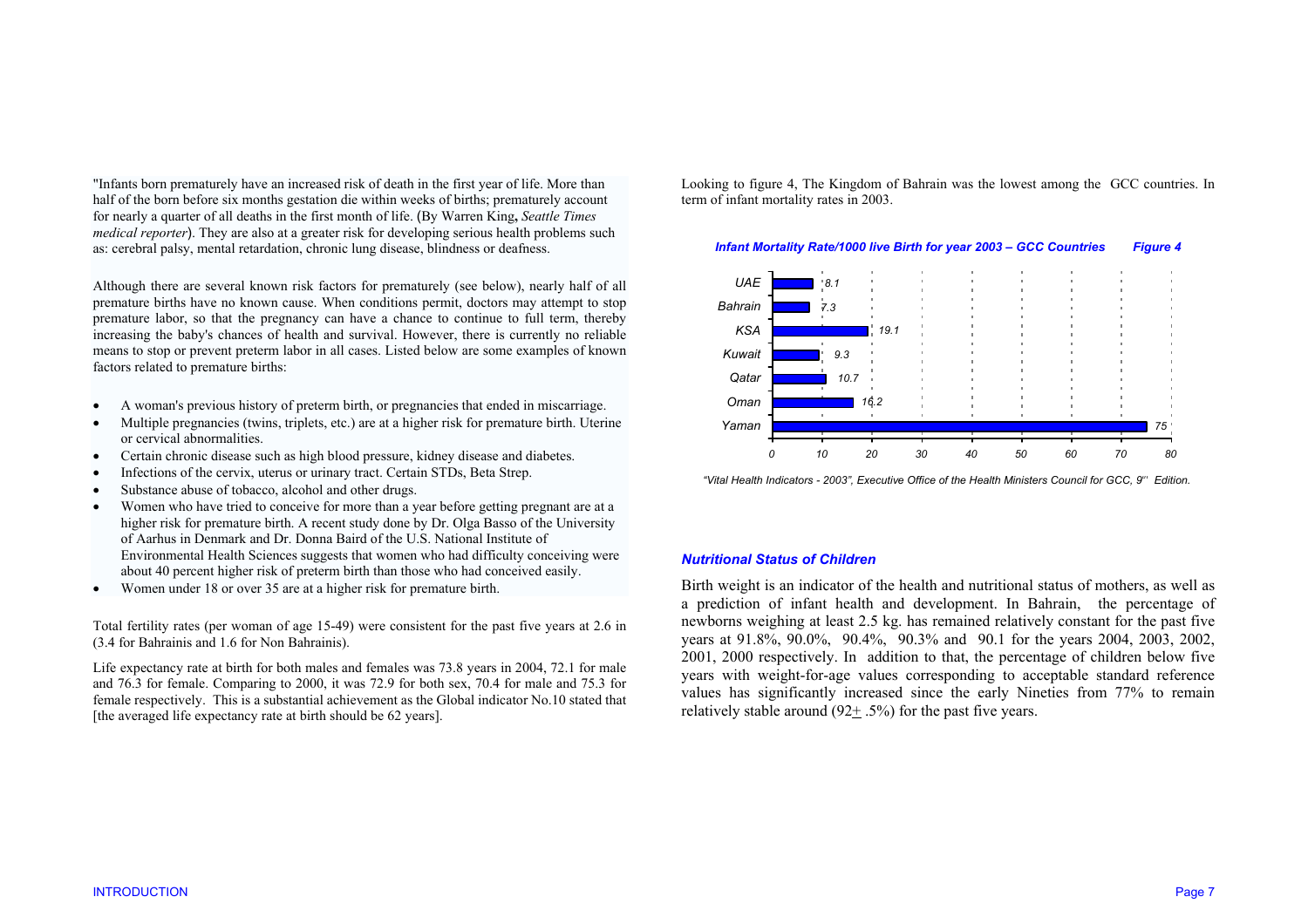#### *Mortality*

In 2004, 2,215 deaths were reported to Public Health Directorate as compared to 2,045 in 2000, mostly from hospitals (45.5% deaths occurred at Salmaniya Medical Complex). The crude death rate continues to be very low and nearly constant (3.per 1000 population) since 2000. Most deaths by gender recorded in Bahrain were among male 58.5% rather than female.

Diseases of the circulatory system (cardiovascular diseases) constitute the highest single cause of mortality in Bahrain representing 69.0 per 100,000 populations, accounting for more than 31.1% of total deaths at Salmaniya Medical Complex.

The known risk factors for CVD such as smoking, and raised blood cholesterol, and the risk makers such as lack of physical activity, obesity, and alcohol consumption are expected to have increased in Bahrain over the last two decades. In addition to that, the continuing rises in the incidence of the cardiovascular in association with the rise in the size of the population over sixty five years of age who represent nearly 5.5% of the total population.

Deaths from Symptoms, signs and abnormal clinical and laboratory findings not elsewhere classified (Ill defined) was the second cause of deaths (61.5 per 100,000 population) with an increase of 56.5 from last year which is nearly 19.6% of the total deaths.

Neoplasms or Cancer is the third most common cause of death in Bahrain accounting for about 11.9% of total deaths with a decline of (-5.4%) from 2003. This accords with the world pattern. The great majority of deaths (61.6%) from Cancer were in age group over 60 years.

Deaths from endocrine, nutritional & metabolic disorders in 2004, an increment of 17.8% from previous year, while Injuries and poisoning stand as the fifth cause of death 28.1 (per 100,000 population) nearly . Other major causes of death were, congenital anomalies; infectious and parasitic; genitourinary diseases and diseases of the digestive system. (see table 10).

One of the recommendations of the World Health 2003 Report "Reducing Risks report" was that "countries should give top priority to developing effective, committed policies for the prevention of globally increasing high risks to health." The main risk factors as defined by WHO are high blood pressure and high blood cholesterol are closely related to excessive consumption of fatty, sugary and salty foods. They become even more lethal when combined with the deadly forces of tobacco and excessive alcohol consumption and unsafe sex in connection with HIV/AIDS.

| <b>Top Leading Causes of Death</b>                                                |      |      |      |      | <b>Table 10</b> |
|-----------------------------------------------------------------------------------|------|------|------|------|-----------------|
| <b>Causes of Death</b><br>(rates per 100,000 Population)                          | 2004 | 2003 | 2002 | 2001 | 2000            |
| Diseases of circulatory system                                                    | 69.0 | 86.6 | 86.5 | 86.3 | 77.6            |
| Symptoms, signs and abnormal clinical &<br>Lab. Findings not elsewhere Classified | 61.5 | 39.3 | 45.2 | 49.6 | 45.0            |
| Neoplasms                                                                         | 37.2 | 39.3 | 41.4 | 36.9 | 35.8            |
| Endocrine, nutritional & metabolic disor.                                         | 28.7 | 24.2 | 28.1 | 24.9 | 20.3            |
| Injuries & poisoning                                                              | 28.1 | 26.5 | 26.5 | 28.1 | 44.9            |
| Respiratory system                                                                | 17.7 | 20.7 | 18.0 | 16.2 | 12.2            |
| Certain Infectious & Parasitic diseases                                           | 11.2 | 11.9 | 10.1 | 7.5  | 12.3            |
| <b>Genitourinary System</b>                                                       | 11.0 | 7.6  | 8.2  | 7.8  | 8.4             |
| Digestive system                                                                  | 9.6  | 13.8 | 10.4 | 9.6  | 10.6            |
| Congenital Anomalies deformations &<br>chromosomal abnormalities                  | 7.8  | 6.7  | 10.1 | 12.3 | 10.1            |

#### *Morbidity*

The health problems of Bahrain are those generally found in countries passing through the stage of transition from developing to developed nations. Communicable diseases are declining as the major causes of mortality and morbidity. They are being replaced by noncommunicable ones such as cardiovascular diseases, cancer, metabolic diseases, congenital anomalies and accidents. The main causes of hospital admissions, based on the statistics of Salmaniya Medical Complex are illustrated in table 11.

Spontaneous abortion/miscarriages were the most common complication in pregnancies throughout the world. The SMC data showed that most of the listed morbidity have risen for over the past five years. This may highlight that more attention should be given to the environmental risks, community lifestyle and health education.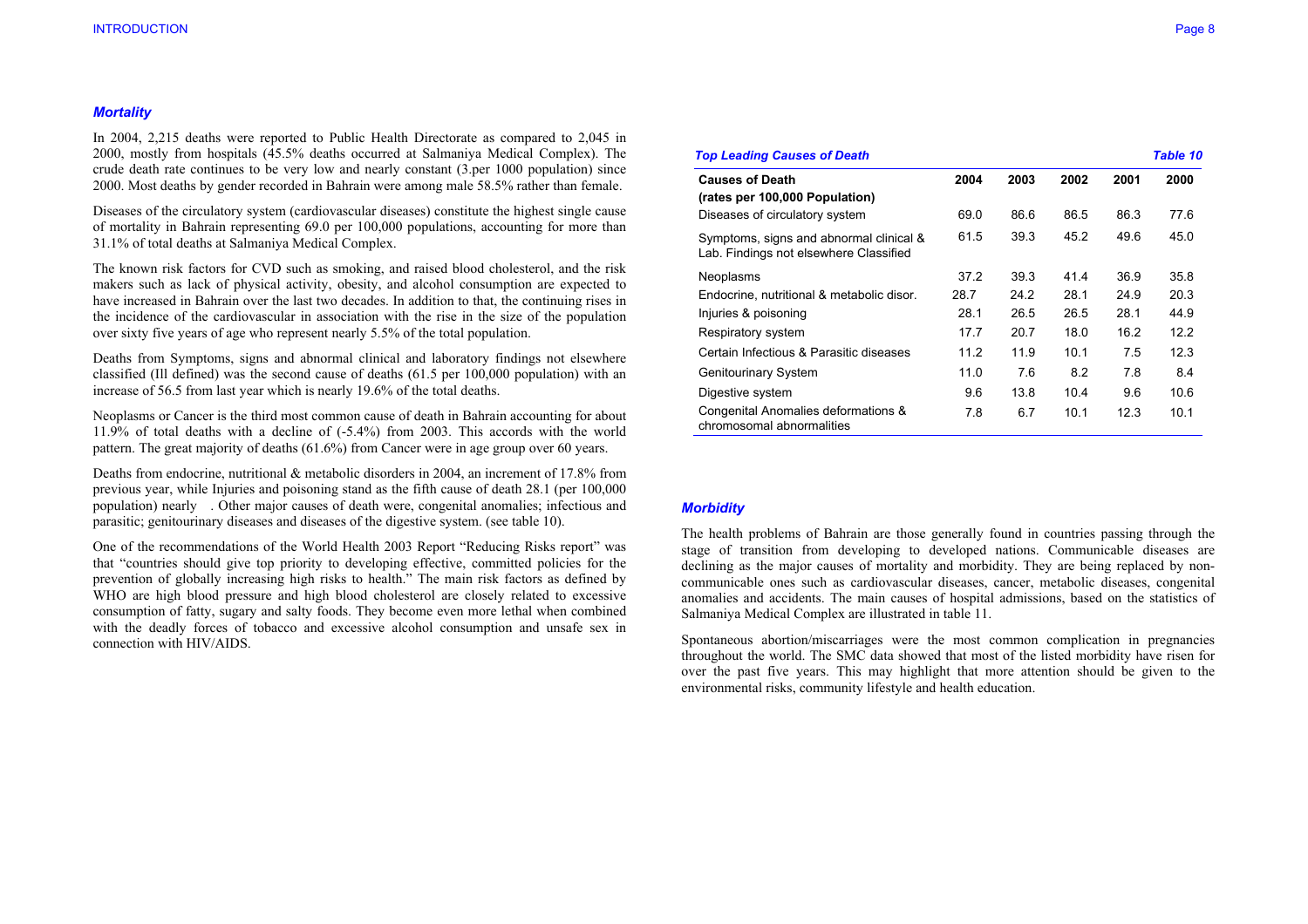| Top Ten Morbidity Based on Discharges from Salmaniya Medical Complex $^\text{\tiny\text{\tiny{\textit{1}}}}$ |        |         |         |         |         |  |  |
|--------------------------------------------------------------------------------------------------------------|--------|---------|---------|---------|---------|--|--|
| <b>Morbidity</b><br>(rates per 100,000 Population)                                                           | 2004   | 2003    | 2002    | 2001    | 2000    |  |  |
| Complication pregnancy,<br>childbirth & puerperium $(15-44)^2$                                               | 6002.6 | 6.231.7 | 6.226.4 | 6.132.1 | 6.248.5 |  |  |
| Spontaneous abortion                                                                                         | 885.5  | 895.0   | 1.017.4 | 1.057.2 | 1.012.1 |  |  |
| Hereditary anaemias                                                                                          | 414.3  | 363.8   | 277.5   | 227.2   | 233.4   |  |  |
| Neoplasms                                                                                                    | 221.4  | 220.3   | 237.9   | 241.5   | 221.9   |  |  |
| Ischemic heart disease                                                                                       | 172.7  | 165.4   | 159.5   | 148.6   | 128.4   |  |  |
| <b>Diabetes</b>                                                                                              | 106.6  | 107.2   | 85.4    | 88.6    | 94.8    |  |  |
| Asthma                                                                                                       | 62.4   | 56.6    | 66.1    | 61.1    | 69.9    |  |  |
| Acute respiratory infection                                                                                  | 23.9   | 30.9    | 43.7    | 41.7    | 43.4    |  |  |

*1 Rates per 100,000 population* 

 *2 Rates per 100,000 females age 15-44 yrs* 

#### *Immunization*

Due to an efficient Expanded Program on Immunization (EPI) and high immunization coverage more than 98%, childhood diseases have been almost eradicated in Bahrain. According to the World Health Organization (WHO) Immunization Schedule, Measles vaccine as single antigen dose1 and MMR as dose2 were replaced by MMR1 given to children at one year of age MMR2 at 4-6 years of age since 1999. (See table 12)

The EPI team coordinates with the Ministry of Education to carry out the immunization activities on the schools children at all levels for both government & private under the umbrella of school health program.

| <b>Immunization Coverage Percentage</b> |      |      |      |      | <b>Table 12</b> |  |
|-----------------------------------------|------|------|------|------|-----------------|--|
| <b>Immunization Against</b>             | 2004 | 2003 | 2002 | 2001 | 2000            |  |
| DPT                                     | 977  | 97.3 | 98   | 99   | 97              |  |
| Mumps, Measles, Rubella (MMR1)          | 99.0 | 100  | 99.9 | 97   | 98              |  |
| Mumps, Measles, Rubella (MMR2)          | 100  | 99.5 | 97   | 99   | 92              |  |
| Poliomyelitis                           | 977  | 97.3 | 98   | 99   | 97              |  |

## *Communicable Diseases*

No cases were reported of the Diphtheria, Whooping Cough, Neonatal Tetanus and Poliomyelitis since 1990. Nevertheless, table 13 below shows that there were some variations in the rates trend of communicable diseases for the past five years. Although there was a marked rise in Gonococcal Infection (34.0/100,000 in 2000 to 70.8/100,000 in 2003), Syphilis incidence showed that there was a continuous rise to reach 242 cases (35.1/100,000) in 2003 from 105 cases (31.8/100,000) in 2000. However, the sudden drops in the numbers of reported cases in 2004 for both Syphilis and Gonococcal Infection was due to patients visited private clinics and cured without taking any laboratory sample for further conformation of the disease. These patients were reported under "Other Sexual Transmitted Diseases – STD" with total of 458 cases

Furthermore, there was also a substantial decrease in the number of Malaria (P.vivax) cases from 81 cases (11.5/100,000) in 2004 as compared to 53 cases (7.7/100,000) in 2000. There was an increase of the Viral Hepatitis totals to reach 64.1/100,000 in 2004 from 2000 which was 23.3/100,000. Most of the sexual transmission diseases cases were increased lately due to unsafe relations.

|      | <b>Table 13</b> |                                                         |           |           |
|------|-----------------|---------------------------------------------------------|-----------|-----------|
| 2004 | 2003            | 2002                                                    | 2001      | 2000      |
|      |                 |                                                         |           |           |
| 17.8 | 19.1            | 18.7                                                    | 17.0      | 23.2      |
| 32.9 | 70.8            | 62.0                                                    | 36.4      | 34.0      |
| 32.9 | 35.1            | 36.9                                                    | 22.8      | 31.8      |
| 64.8 | <b>NA</b>       | <b>NA</b>                                               | <b>NA</b> | <b>NA</b> |
| 46.1 | 42.5            | 36.3                                                    | 35.1      | 23.3      |
| 11.5 | 8.0             | 7.0                                                     | 70        | 77        |
|      |                 | <b>Communicable Diseases Rates (Reported New Cases)</b> |           |           |